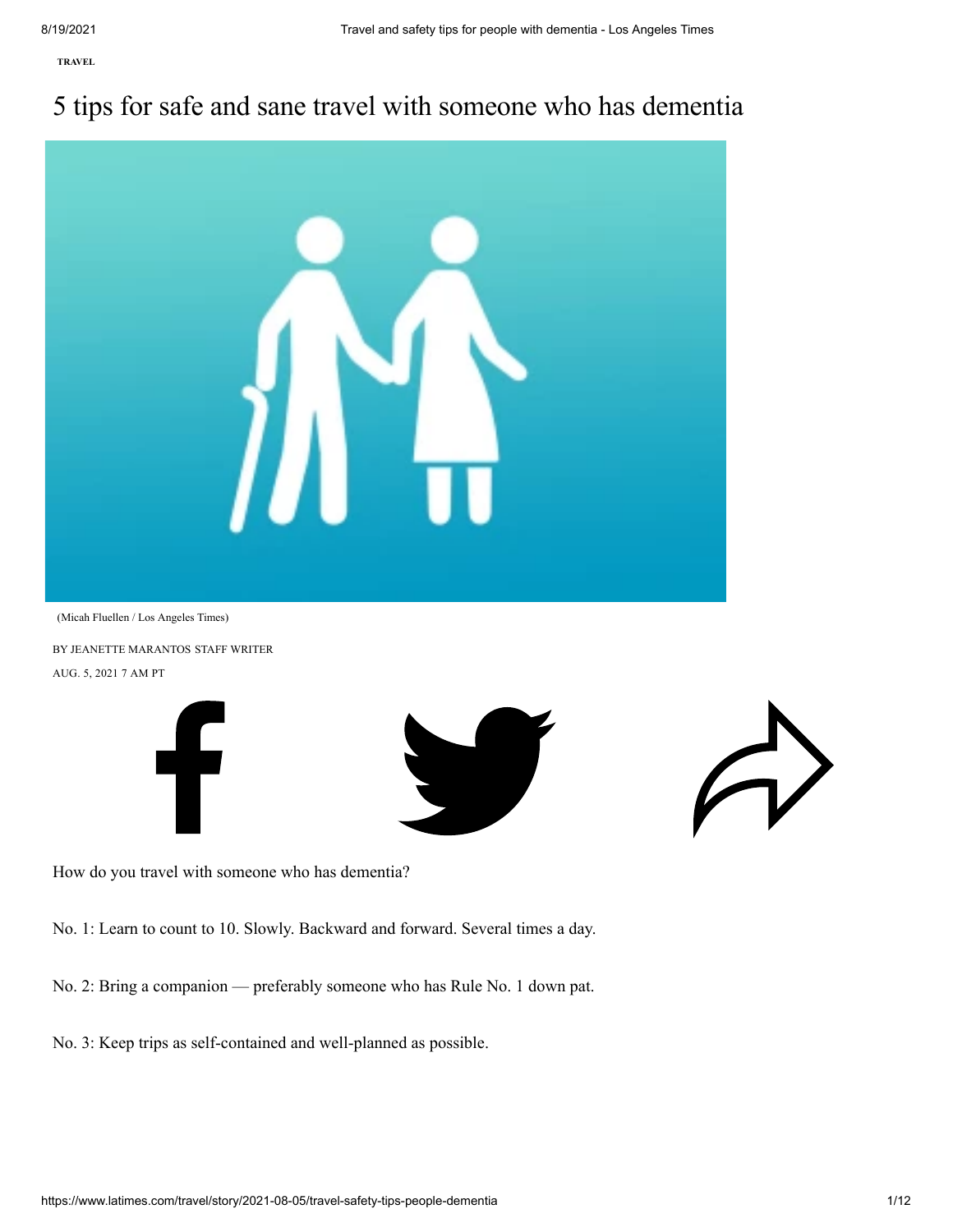ADVERTISEMENT

No. 4: Choose a single destination and get there ASAP.

No. 5: Brace yourself for awkward moments involving restrooms, especially if your travel companion is other gendered.



**[LIFESTYLE](https://www.latimes.com/lifestyle) She turned an [unpermitted](https://www.latimes.com/lifestyle/story/2021-07-30/writing-studio-with-hidden-roof-deck-offers-views-of-dtla) backyard studio into the ultimate WFH hideaway July 30, 2021**

I am not an expert and these are not blanket assertions. I know dementia and travel rarely mix, because people with dementia react poorly to any change in location or routine.

But with an estimated 1 in 9 Americans over age 45 reporting "[subjective cognitive decline](https://www.cdc.gov/aging/images/brfssinfographics/National-Combined-2015-2018.pdf)" — a.k.a. memory loss that [impairs daily life — dementia is a growing reality for many families, according to the](https://www.cdc.gov/aging/aginginfo/alzheimers.htm) Centers for Disease Control and Prevention. And sometimes even people with [dementia need to travel](https://www.latimes.com/travel/la-tr-all-systems-go-alzheimers-travel-20190218-story.html).

The national [Alzheimer's Assn.](https://www.alz.org/alzheimers-dementia/facts-figures) reports that more than 11% of Americans age 65 or older have Alzheimer's dementia, a [number expected to more than double by 2050. Its website has several](https://caregiver.org/news/navigating-travel-loved-one-who-has-alzheimers-disease/) [tips for traveling,](https://www.alz.org/help-support/caregiving/safety/traveling) as do [AARP](https://www.aarp.org/caregiving/home-care/info-2018/traveling-with-your-loved-one.html) and the Family Caregiver Alliance.

To start, these sites recommend two things: Honestly assess your companion's ability to travel, and make sure he or she is carrying or wearing some kind of identification in case you get separated. The sites make it clear that your experience will vary depending on the status of your companion's disease.



#### **[LIFESTYLE](https://www.latimes.com/lifestyle)**

**She was the Rosa Parks of her day. So why was she in an [unmarked](https://www.latimes.com/lifestyle/story/2021-07-30/how-civil-rights-activist-ellen-clark-was-found-in-an-unmarked-grave-in-altadena) grave for 129 years? July 30, 2021**

I can attest to that. My husband was diagnosed with Alzheimer's in 2011, and our travel options have changed dramatically as his disease has advanced. Nonetheless, we have traveled over the last decade by air and auto, beginning in 2013 with a trip to New York and then Europe to see family and friends. It was a kind of farewell tour while my husband could still (sort of) recognize his siblings.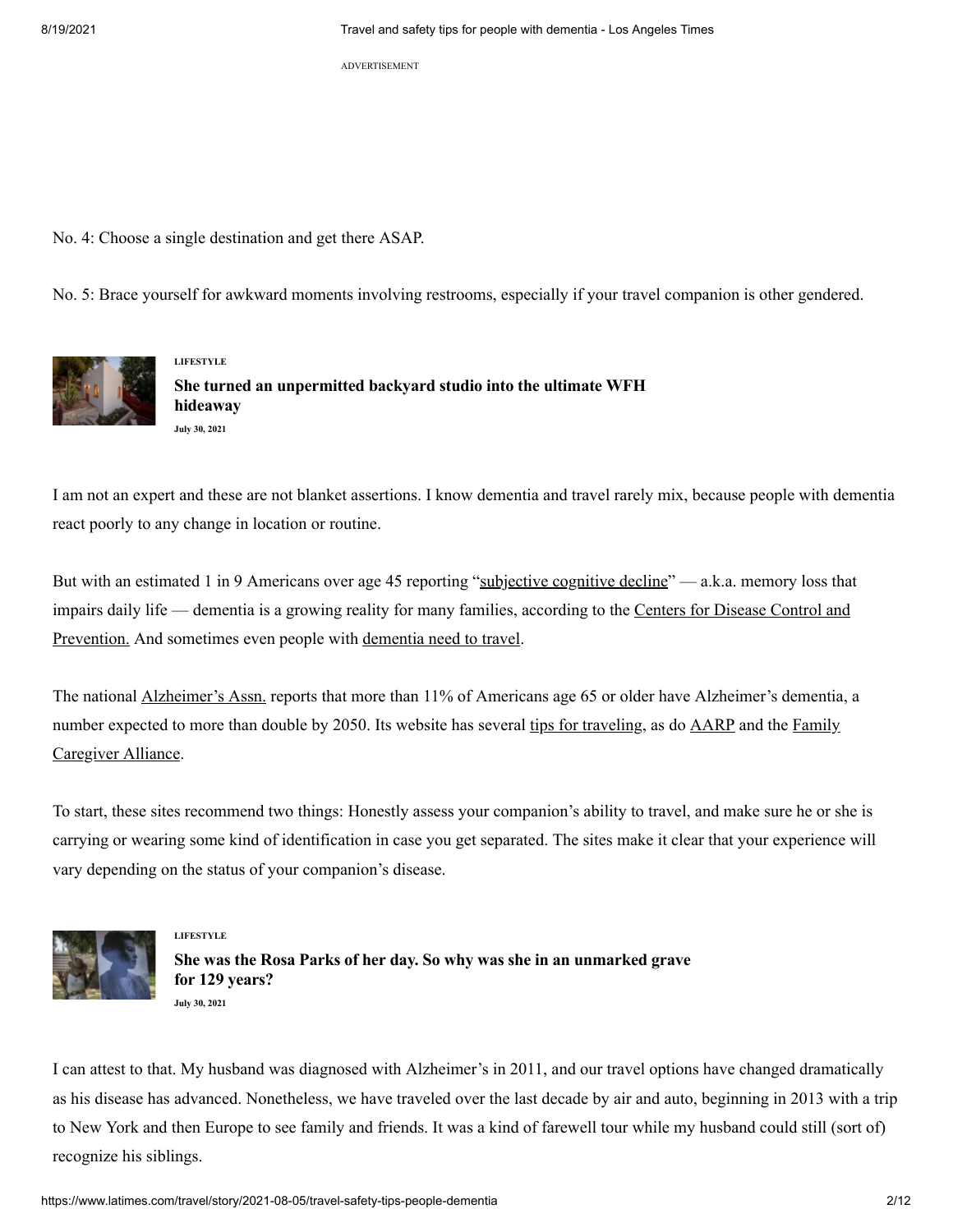The trip was not without its challenges. In Frankfurt, Germany, a place neither of us had been, we took a stroll to help us adjust to a new time zone. Throughout the walk, my husband insisted that not only had he visited the town in his 20s but had lived there for nearly a year. It wasn't until the next day that I understood he thought we were still in New York. Our six-hour plane ride to Germany hadn't registered.

Eight years and one pandemic later, I no longer consider air travel with my husband. Our last flight was in February 2020 to Washington state for the birth of our grandchild. My husband didn't remember he had children, let alone grandchildren, so he had no interest in the trip. During the three-hour flight, he repeatedly asked the same questions at increasing volume: "Where are we? Why are we doing this? Let's get in the car and go HOME!" Pause. Repeat.

Which brings us to this spring. We were fully vaccinated, places were reopening, and I was itching to do more than share screens with my friends and family in Washington.

Driving was the only option. My husband is anxious anytime he leaves the house and even short car trips agitate him. But my desperation to visit was strong. I figured we could bring our terrier and spaniel to help soothe my husband because they're the only creatures he seems to recognize.

But the logistics were daunting. It's a two-day drive. How would I manage pit stops with the dogs and my husband, who can't use a public restroom alone?



**[LIFESTYLE](https://www.latimes.com/lifestyle) We asked 20 [beloved](https://www.latimes.com/lifestyle/story/2021-07-27/plant-care-tips-gardening-ideas-la-times-plants) Plant PPL for their secrets. Your plants will never be the same July 27, 2021**

Luckily, a dear friend who manages youth camps offered to accompany us on the drive to Washington and back.

I took full advantage of her easygoing personality, honed by raising four children and overseeing hundreds of little campers. She kept my husband full of snacks, distracted him with stories and music when he became agitated, and took charge of walking the dogs during our stops so I could find a toilet.

Which bring us to, in reverse order, tips on how to handle traveling with someone with dementia: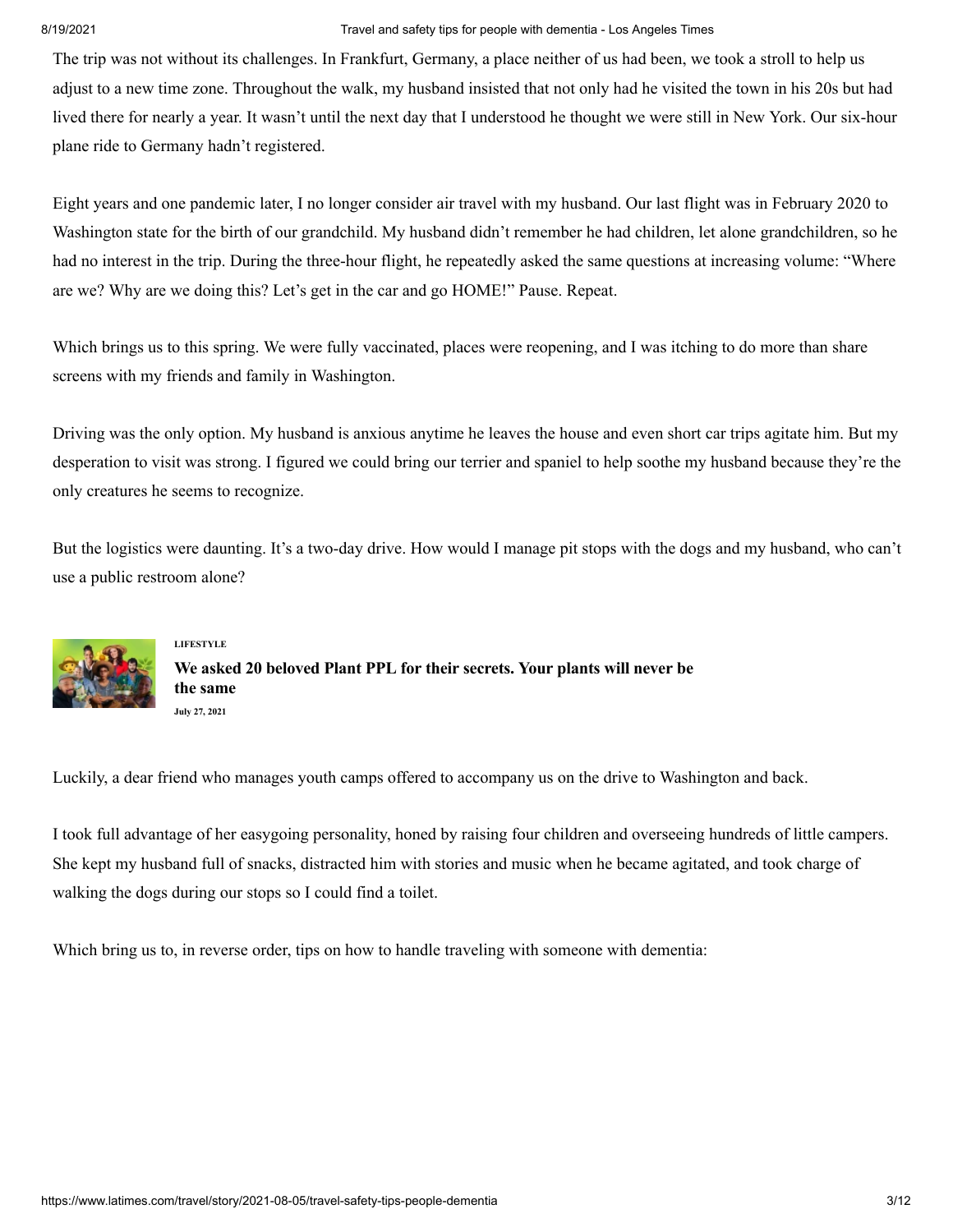

<sup>(</sup>Micah Fluellen / Los Angeles Times)

# **No. 5: Restroom awkwardness**

Parents, especially single parents, deal with this all the time, as in a mom dragging her 4-year-old son into the ladies room. It's more complicated with adults.

The last time my husband used a public toilet alone was two years ago. He walked into a department store restroom, handed his jacket and hat to a man who'd finished washing his hands, and then tried to pee in the sink.

The sainted man kindly directed my husband to a urinal and then escorted him outside, handing me his clothing with sympathy and obvious relief.

Awkward? Oh yes. That's why unisex family restrooms were created, right? By now they should be the norm in all U.S. rest stops, department stores and other public spaces. Should be but aren't, for reasons economic, political and just plain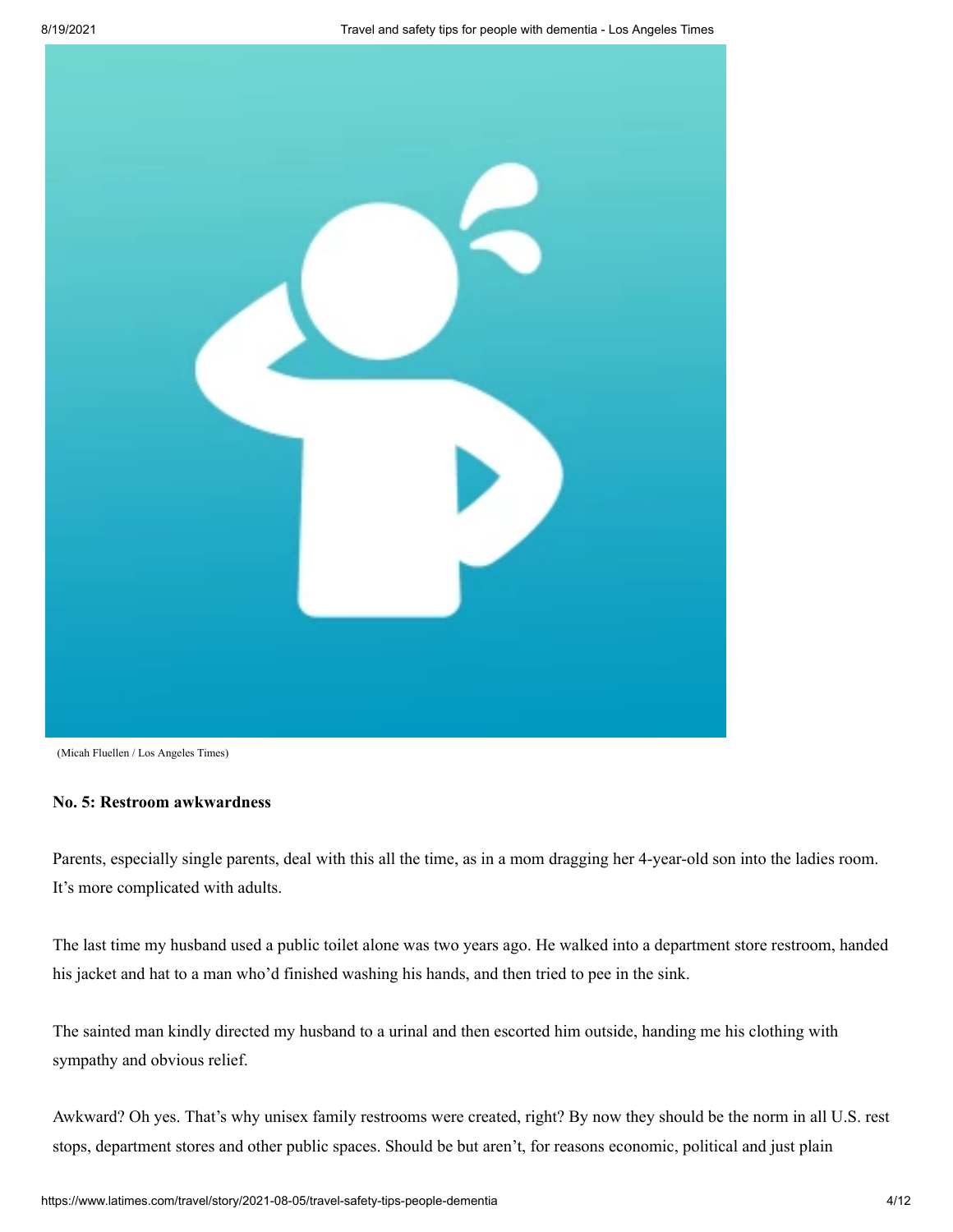ignoranical, said Tim Pyle, executive director of the [American Restroom Assn.,](https://americanrestroom.org/) which advocates for public unisex toilets.

All-gender restrooms "solve so many problems," Pyle said, for people who can't use a toilet by themselves. (Moreover, Pyle said the cost savings of building unisex facilities instead of traditional single-gender restrooms is significant. And six unisex, disabled-accessible toilets take up 25% less space than building separate three-stall restrooms for men and women, according to the association's architects.)

But back to our trip. Could I expect to find family restrooms at rest stops or gas stations? I tried calling ahead for answers and discovered it's uncharted territory.

Caltrans' handy [QuickMap](http://quickmap.dot.ca.gov/) website and app includes information about its highway rest stops but no specifics about whether they are single-stall or gender-neutral. Even Caltrans spokesman Michael Comeaux had trouble finding an answer.

Bottom line: Some have them, some don't, and there's no way to tell until you get there.

The state recognizes the usefulness of gender-neutral family restrooms, Comeaux said, and since early 2000 has been updating its rest stops, but the process is slow because building new facilities is expensive.

In the meantime, Caltrans has added signs saying, "Attendant of the opposite sex may accompany disabled person" at rest stops without family bathrooms.

In other words, don't be shocked if you see me leading my husband into a stall in the women's restroom.

I thought longingly about old-fashioned gas stations, which had single-stall restrooms on the side of the building and usually were entered from the outside. But those aren't easy to find, and cleanliness is hit-and-miss.

Truck-stop restrooms are usually clean, but those often don't have family-style restrooms either. Many have pay-to-use shower rooms, which include a toilet along with a shower stall and sink, but they aren't cheap.

So research didn't help. Once we started our trip, however, I discovered qualities I hadn't considered: empathy and compassion.

At Klamath Falls in southern Oregon, for instance, we stopped at Pilot Travel Center No. 504 for gas and restrooms.

The store and single-gender restrooms were crowded, but the manager kindly opened the side door and directed us to a freshly cleaned shower room. I offered to pay to use the room — typically a \$15 charge — but she waved me off, saying she understood because she, too, had a relative with dementia.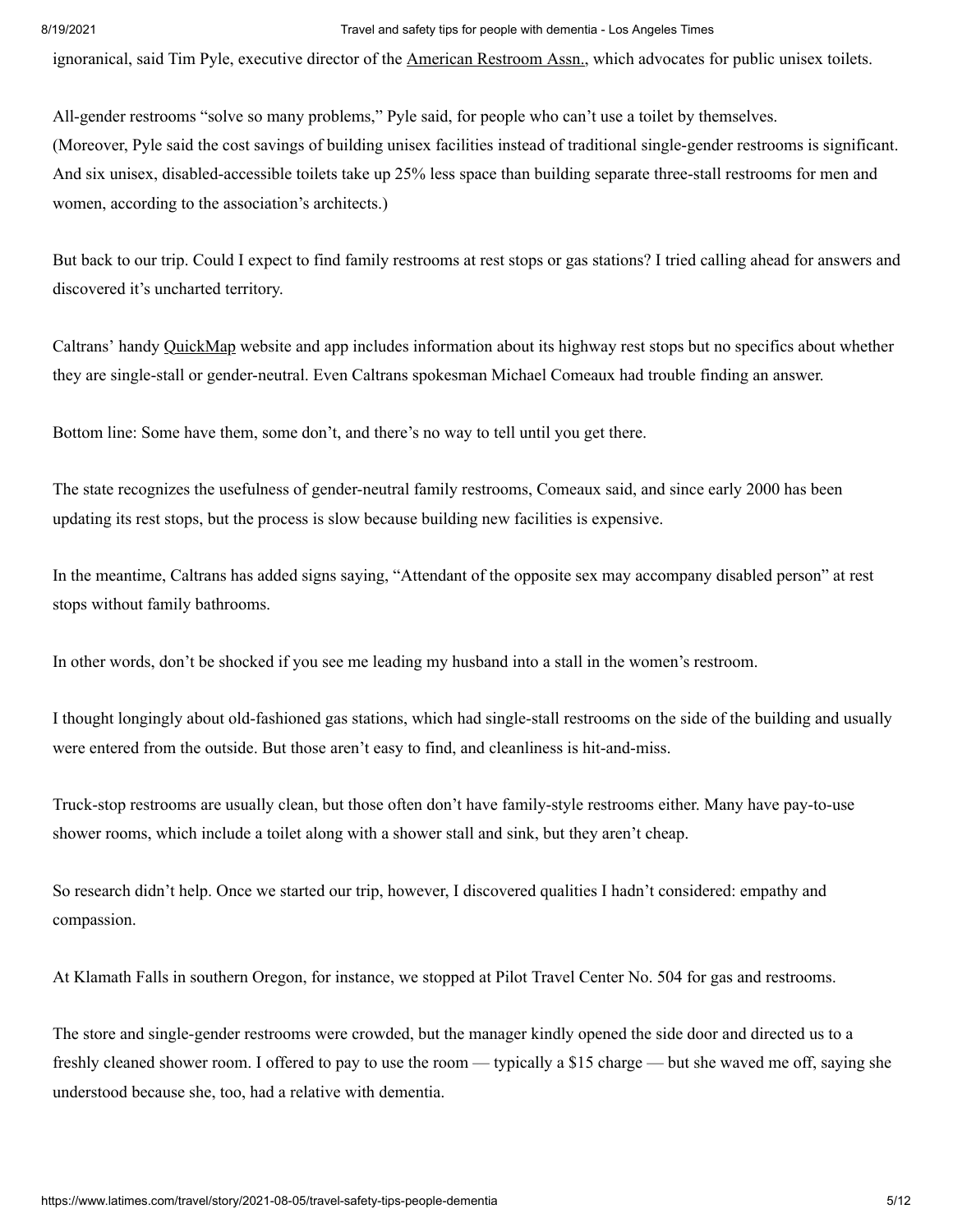As the trip progressed, I discovered that lots of people have a family member with dementia and quickly understood our dilemma at rest stops, gas stations and hotels. So if it's any consolation, you are not alone. Don't be shy about explaining the situation and asking for help.

So back to the tips:



(Micah Fluellen / Los Angeles Times)

# **No. 4: Get there ASAP**

People with dementia are confused about everything, including where they are, so traveling is an additional cognitive challenge for them and their caregivers. If you want to take a road trip, I recommend a single, specific destination and keeping stops for the restroom and food to a minimum.

Spontaneous side trips add to my husband's anxiety because it's a new situation he must process. What was once delightful is now frightening and disorienting. We made a beeline to our destination in Washington and saved the little adventures for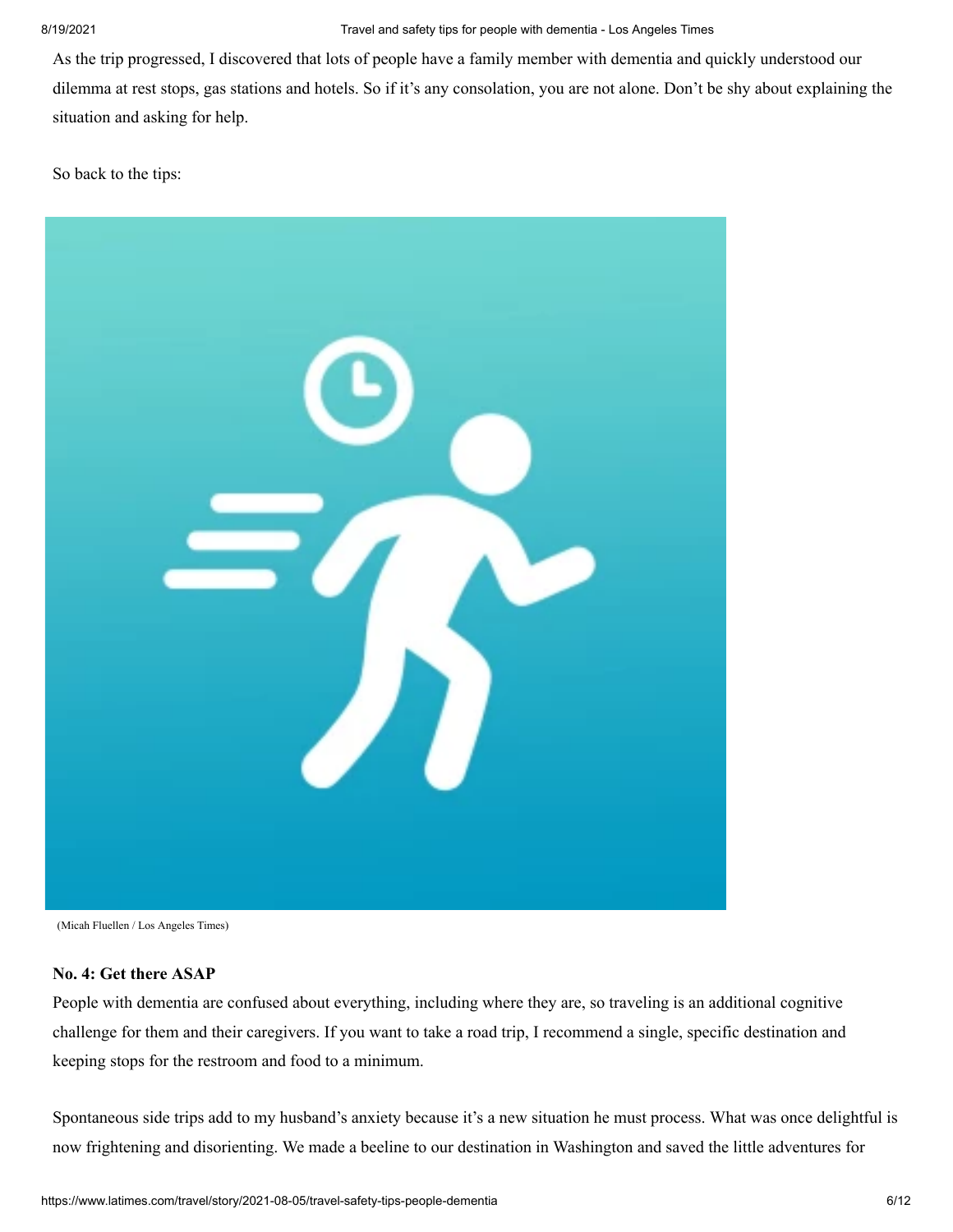another day.

Familiar items in the car seemed to help too — in this case his favorite playlists, a few books and our two dogs, who snuggled next to him during the trip.

We were lucky to stay in our old home while in Washington. He no longer recognizes the house or the street, or even our friends and family, but we lived in that house for more than 20 years. On some subconscious level, perhaps, he seemed comforted when we were there.

If you stay with friends or family, make sure they understand the situation. It's super stressful to share space with people who are freaked out by dementia.



(Micah Fluellen / Los Angeles Times)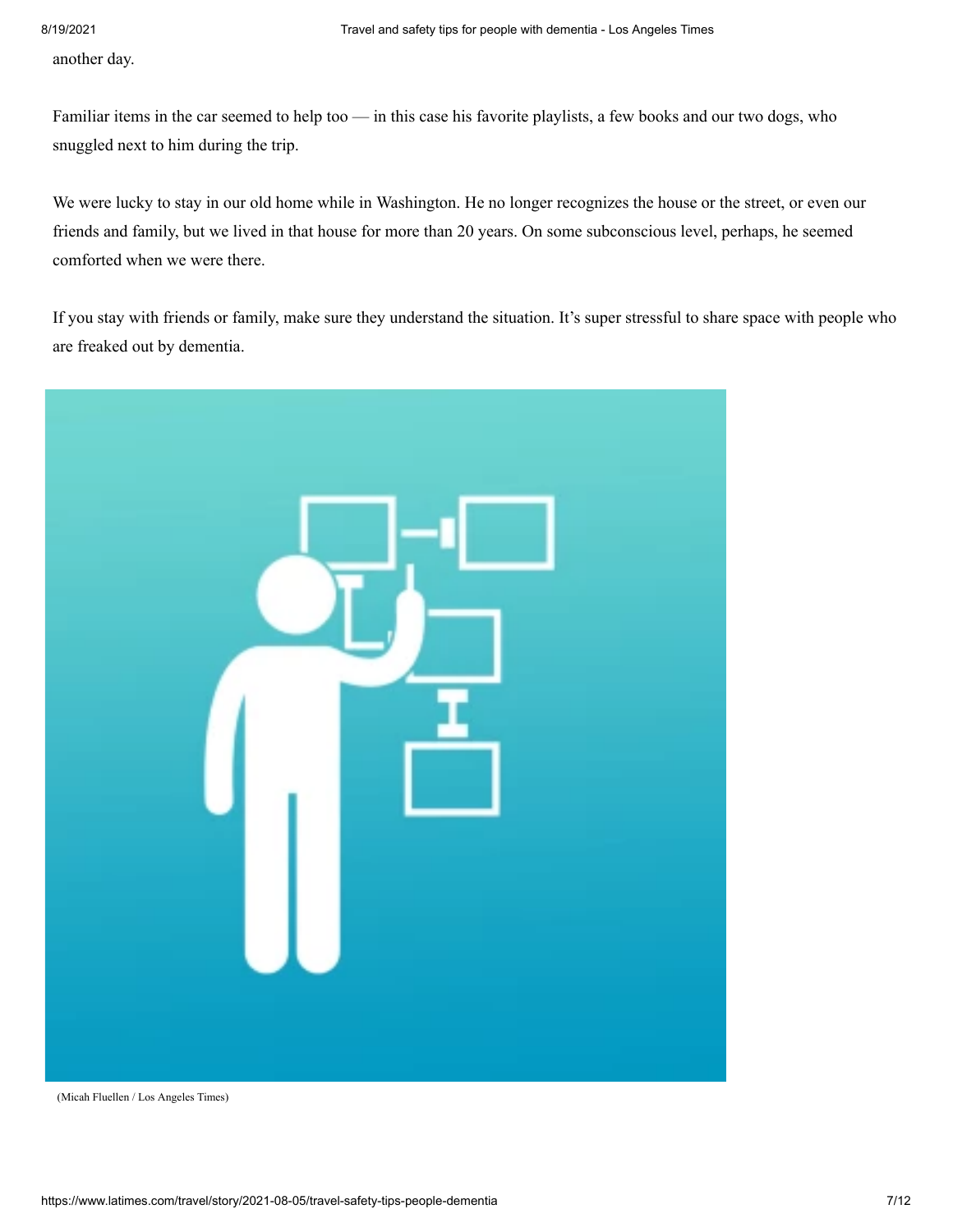# **No. 3: Plan, plan, plan**

Choose a route ahead of time and plan where you will stay.

Reserve a room and inquire about access. Do you have to walk through many public spaces to reach your room?

Once inside, bar your door — and know that using the chain isn't enough, as I learned on one trip when we stayed in an oldfashioned motel, with rooms that opened onto the parking lot. In the middle of the night, I awakened to see my barefoot husband open the door and step out into the wintry night. When I asked what he was doing, he said he was looking for the bathroom.

I've learned to put a chair and other bulky, crinkly items (a tote bag full of snack items works well) in front of the door. It's not foolproof, but moving all those items is discouraging and noisy enough to wake me before he can open the door.

We also brought lots of snacks. The trick is to stave off hunger until you stop for the night, then eat a proper meal in your room.

If your hotel doesn't have room service, check takeout options before you arrive (note closing times) and then have your meal (and maybe a nice libation) delivered to your hotel.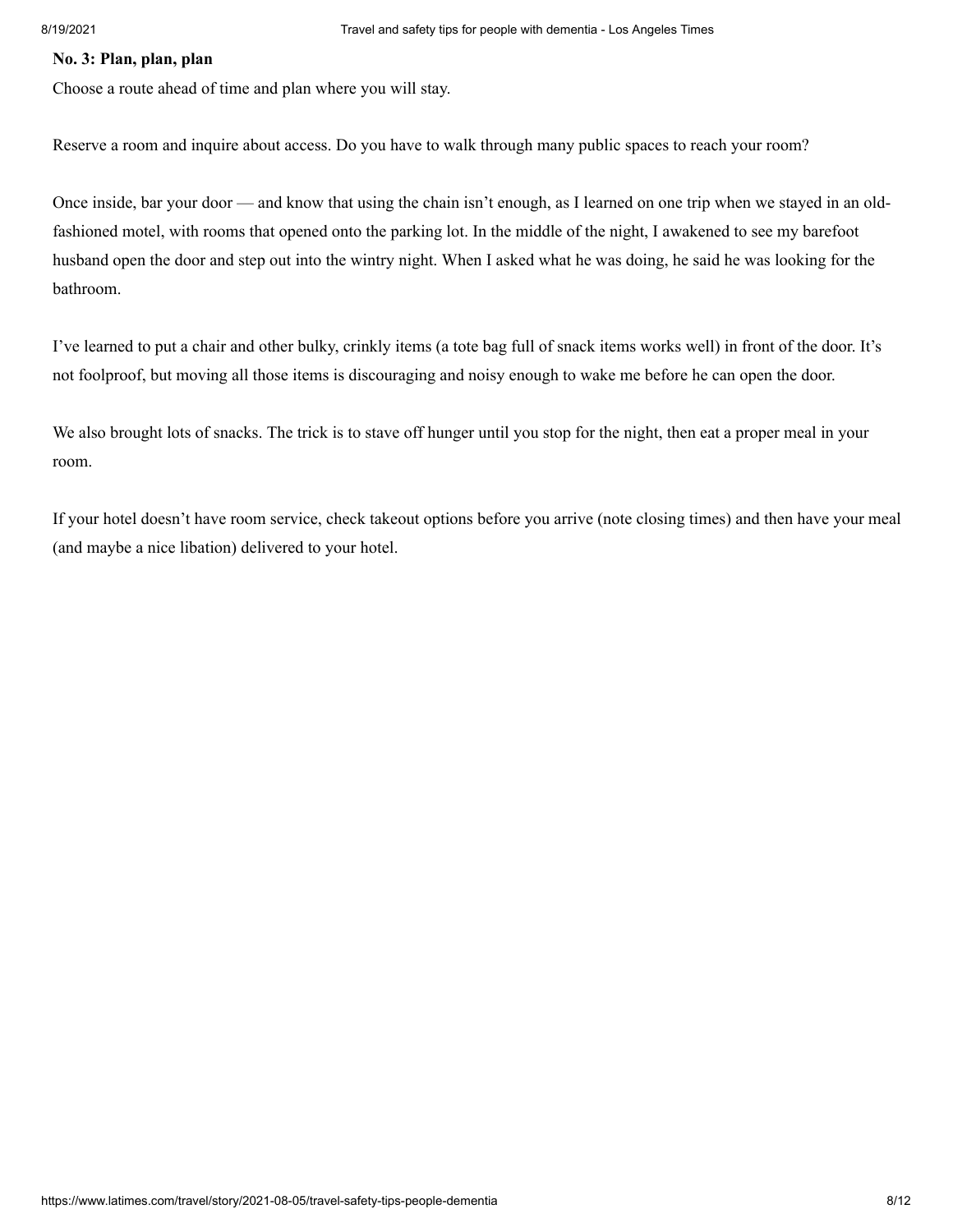

<sup>(</sup>Micah Fluellen / Los Angeles Times)

# **No. 2: Bring a companion**

Having a support person with you makes all the difference between a grit-your-teeth trip and a bearable journey. Driving for two days with my friend and my unhappy husband wasn't a barrel of laughs, but it's a blessing to have someone who can run interference and is better at counting to 10.

Choose a friend who has a sunny, sympathetic disposition; this is not the time to bring someone who will take sides and feed your often justified need to gripe. Your companion with dementia needs sympathy too.

I worried that I was asking too much, but my friend said she looked forward to having time to talk during our drive. Don't be afraid to ask.

But one relationship tip: If you're traveling with a "helper" friend, reserve a suite or a second room so they can have some privacy and respite.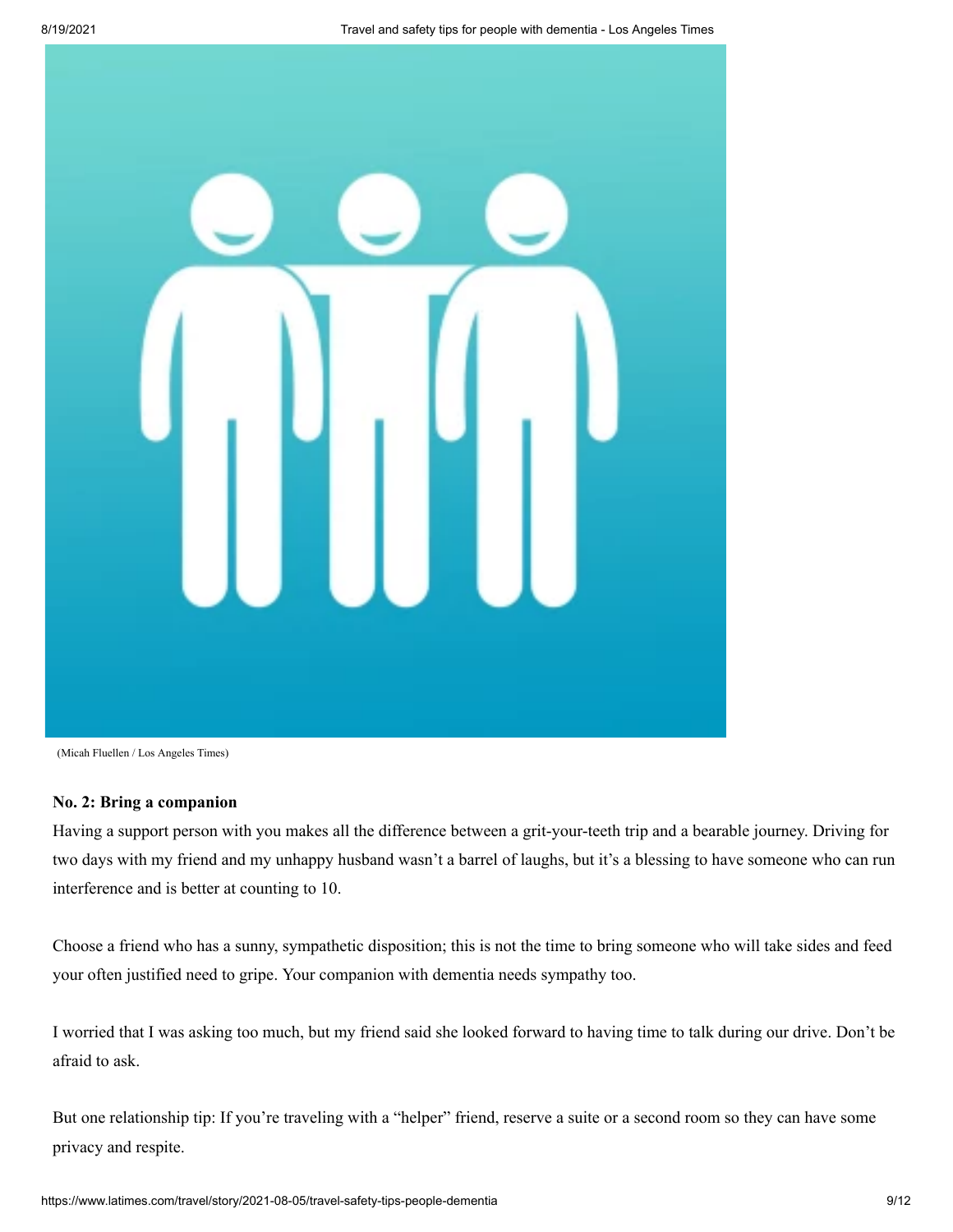

(Micah Fluellen / Los Angeles Times)

## **No. 1: Count to 10**

Full disclosure: I am not a born caregiver. I get impatient a lot, so "Count to 10, backward and forward" is my mantra. I keep repeating it because if I don't I start shrieking.

Nobody chooses this path, but like it or not, my husband and I are on it together, at least as long as I can manage it.

So, yes, travel is possible. Find your own patience mantra and remember: There's no shame in seeking the kindness of strangers — and lots of help from loving family and friends.

**[TRAVEL](https://www.latimes.com/travel) [LIFESTYLE](https://www.latimes.com/lifestyle) [THINGS TO DO](https://www.latimes.com/topic/things-to-do)**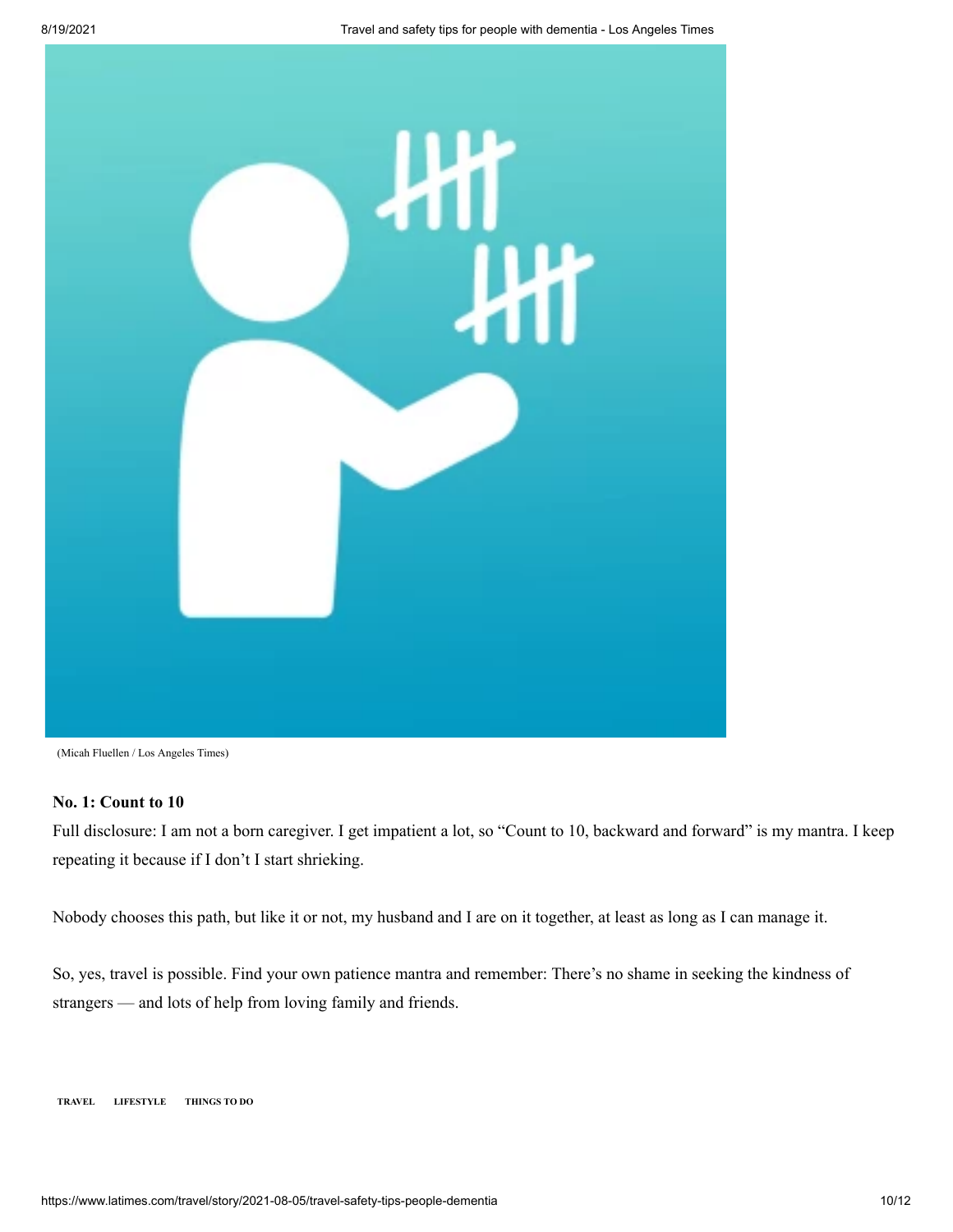

# **Get inspired to get away.**

**Explore California, the West and beyond with the weekly Escapes newsletter.**

Enter email address

SIGN ME UP

**You may occasionally receive promotional content from the Los Angeles Times.**